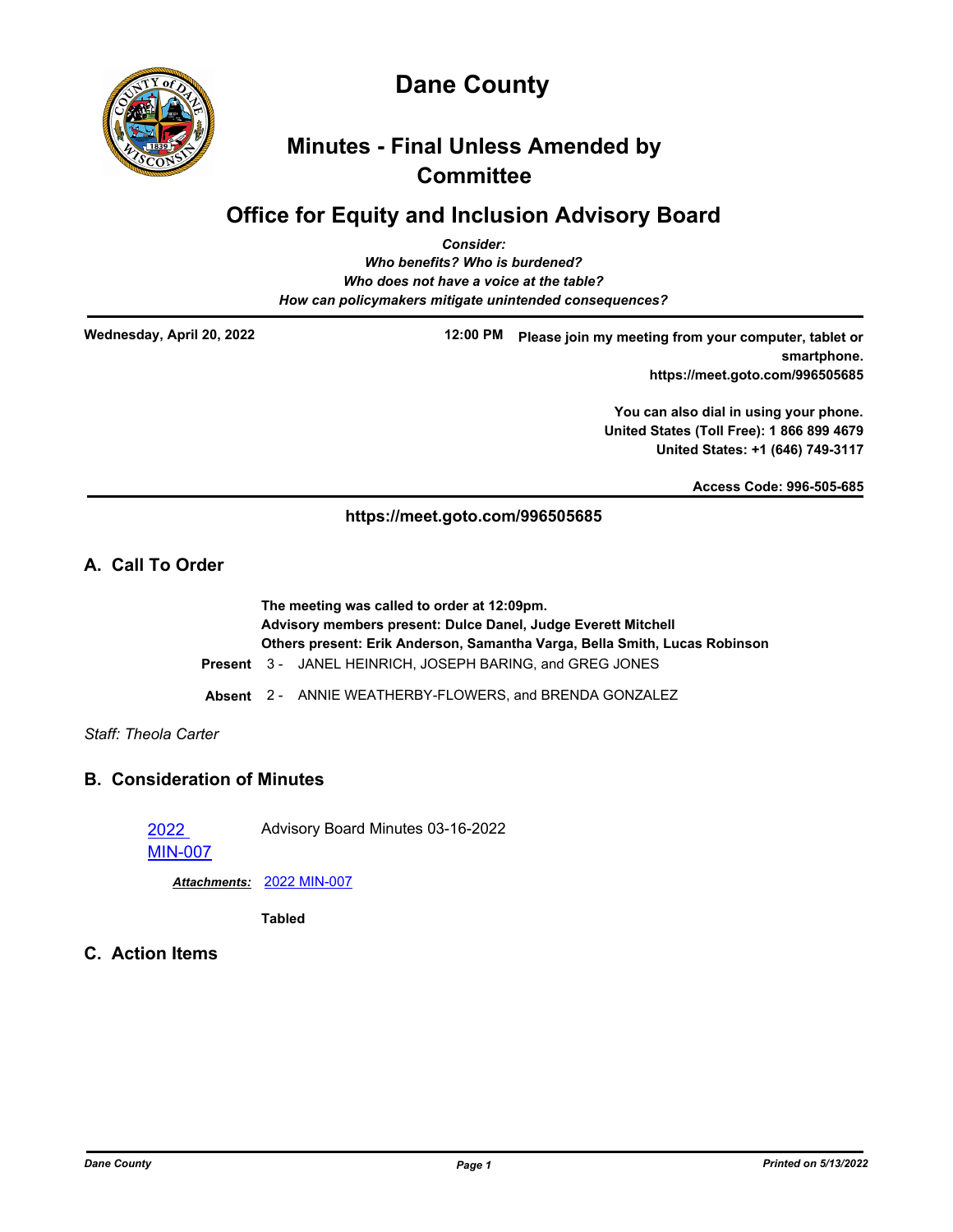### 1. Equity Plan Review 2 to 3

|                                          | Discussion regarding beginning the process of reviewing Equity Plans.<br>Discussion on juvenile court plan for 2019 and invitation to future meeting.<br>Discussion on public safety communications and invitation to future meeting.<br>Discussion questions-leadership development give overview. Discuss<br>measure of success continue, revise, or disband what doing. Get to know<br>utilization report. Look at mission of the agency. Discussion to have OEI<br>provide Committee with equity plans from Human Services, Juvenile Courts,<br>and Public Safety Communications. |  |
|------------------------------------------|---------------------------------------------------------------------------------------------------------------------------------------------------------------------------------------------------------------------------------------------------------------------------------------------------------------------------------------------------------------------------------------------------------------------------------------------------------------------------------------------------------------------------------------------------------------------------------------|--|
| 2. PIE Grant                             |                                                                                                                                                                                                                                                                                                                                                                                                                                                                                                                                                                                       |  |
|                                          | Update on Food PIE Grant and RESJ staff status and awardees status.<br>Discussion for staff to provide 2022 Food PIE application to OEI Advisory and<br>a copy of the RESJ 2021 application to review and update. Discussion to set<br>goal to release RESJ application for 2022 no later than August.                                                                                                                                                                                                                                                                                |  |
| 3. Membership                            |                                                                                                                                                                                                                                                                                                                                                                                                                                                                                                                                                                                       |  |
|                                          | Discussion ensued. Review on who appoints to the OEI Advisory Committee<br>and what is in Ordinance. Strategic conversation for membership in OEI<br>Advisory Committee. Discussion on filling vacancy on the board to have more<br>broad representation including ethnic, racial, and gender. Would like to see<br>a youth representative. Think about skill sets and what the membership.<br>Supervisor Patrick Miles-District 34 is County Board supervisor as of 4/19/22.<br>Send introductory letter signed by Chair and OEI Office Director-to new<br><b>Supervisory Chair</b>  |  |
| 4. Survey from Zoo                       |                                                                                                                                                                                                                                                                                                                                                                                                                                                                                                                                                                                       |  |
|                                          | <b>Tabled</b>                                                                                                                                                                                                                                                                                                                                                                                                                                                                                                                                                                         |  |
| 5. Training                              |                                                                                                                                                                                                                                                                                                                                                                                                                                                                                                                                                                                       |  |
|                                          | <b>Tabled</b>                                                                                                                                                                                                                                                                                                                                                                                                                                                                                                                                                                         |  |
| <b>D. Presentations</b>                  |                                                                                                                                                                                                                                                                                                                                                                                                                                                                                                                                                                                       |  |
| <b>E. Reports to Committee</b>           |                                                                                                                                                                                                                                                                                                                                                                                                                                                                                                                                                                                       |  |
|                                          | F. Future Meeting Items and Dates                                                                                                                                                                                                                                                                                                                                                                                                                                                                                                                                                     |  |
|                                          | G. Public Comment on Items not on the Agenda                                                                                                                                                                                                                                                                                                                                                                                                                                                                                                                                          |  |
| H. Such Other Business as Allowed by Law |                                                                                                                                                                                                                                                                                                                                                                                                                                                                                                                                                                                       |  |
| I. Adjourn                               |                                                                                                                                                                                                                                                                                                                                                                                                                                                                                                                                                                                       |  |
|                                          | Meeting adjourned at 1:15pm                                                                                                                                                                                                                                                                                                                                                                                                                                                                                                                                                           |  |